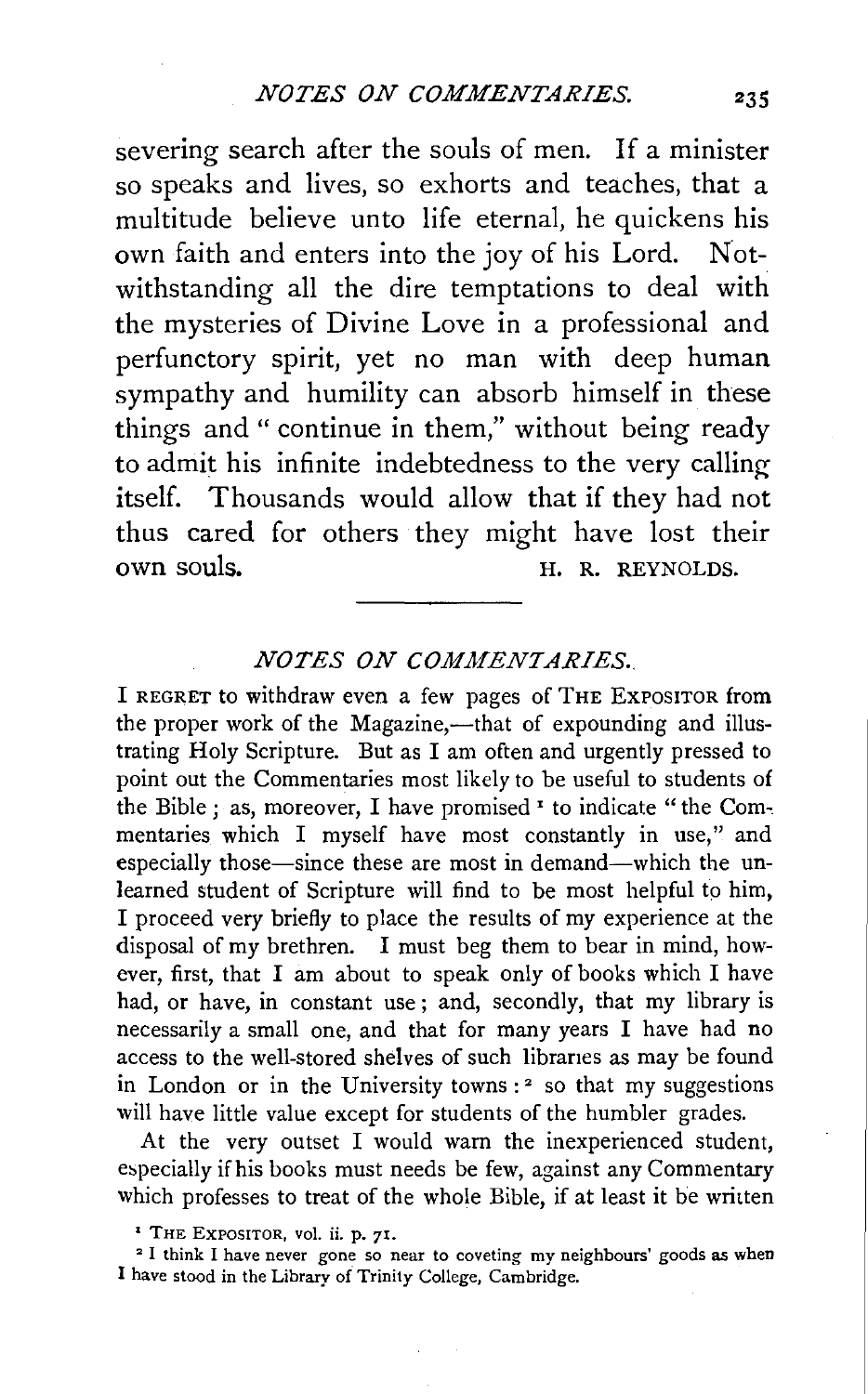throughout by one and the same pen. Such Commentaries as those of Scott and Matthew Henry-once much in vogue-are simply worthless for purposes of serious study, though they may be very suitable, as Matthew Henry's commonly is, for devotional reading. No one man, however gifted, or learned, or devout, is capable of expounding the long series of books of which The Book consists. The best Commentaries are those written by men who have devoted the best years of their life to the study and exposition of a single Scripture, or of a limited portion of Scripture: others may be very useful, but none save these are of the first quality. Nor will *the student* find much help, if any, in popular manuals like those of Barnes. They will not only mislead him on points on which much labour, delicate scholarship, and profound spiritual insight are required; but they will also vitiate and deprave his very conception of what exposition may and ought to be.

Some Commentary which includes the whole Bible is indispensable, however, if only because on many Scriptures expositions of the highest kind are not to be had ; and when expositions of the best and highest kind are out of reach, almost any scholarly exposition is better than none : the traditional interpretations may be learned from it at least, and what to avoid, if not what to imitate and pursue. And of such Commentaries I know of none more helpful, on the whole, for the student who is familiar with no language but his own than *Lange's* "Bible-work," an American translation of which is now being issued-most of the volumes have appeared-by Messrs. Clark of Edinburgh; and, for the student who has a decent acquaintance with Hebrew and Greek, the Biblical Commentary on the Old Testament of *Kei!* and *Delitzsch,* an English translation of which is published by the same Firm; supplemented by *Meyer's* Critical and Exegetical Commentary on the New Testament, a translation of which the same Firm has recently taken in hand. Of course, as these Commentaries contain the work of men of very different gifts and degrees of power, only long and intimate acquaintance with them will reveal where they are, and where they are not, of real value to the careful student. Unequal they must be, and at times the inequality is startlingly abrupt : as, for example, in Lange's "Bible-work," where a weak and jejune exposition of the Book of Joshua is immediately followed by a singularly fresh and masterly exposition of the Book of Judges.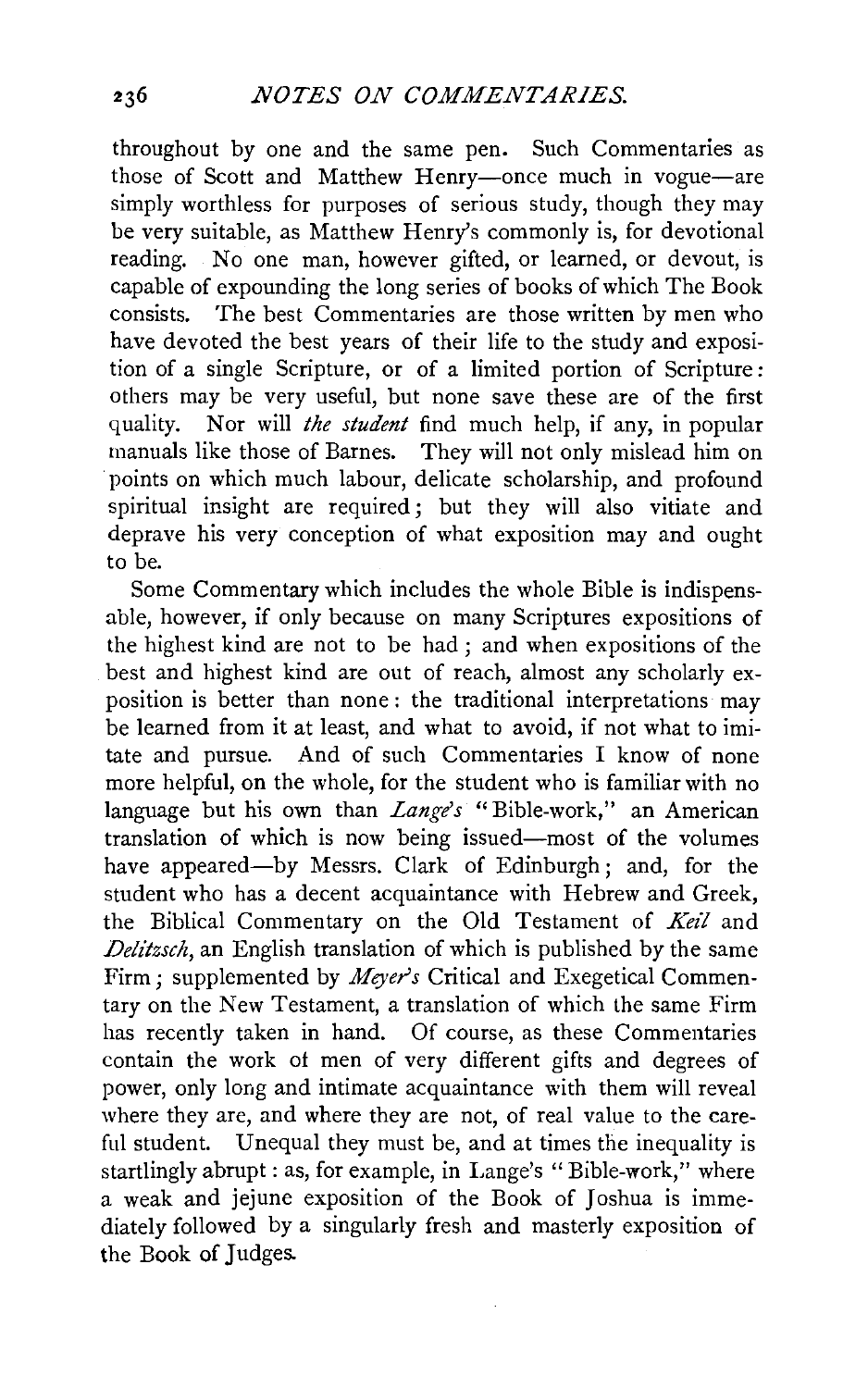A serious disadvantage in Lange's Commentaries, to the student who wishes to reach "the mind of the Spirit" and has but scanty leisure for mastering the true meaning and intention of Scripture, is the verbose style in which they are for the most part written, and the immense mass of doctrinal and ethical, homiletical and practical deductions with which the critical and exegetical suggestions are overlaid. Nevertheless there is much good matter in them, which, if the sieve be used vigorously,  $-\infty$  it generally needs to be with German Biblical literature.—may easily be riddled out; though now and then, remembering how much has been put into the sieve, one wonders a little to see how little is left. *Keil* is always sober, judicious, scholarly, if a little dull. *Delitzsch* combines with unusual learning a great gift of spiritual insight; and, though his work varies much in quality, he can hardly ever be consulted in vain. *Meyer's* work is so good that, to a surprising degree, it has already been absorbed and given out in new forms by our best English Commentators : it would be difficult to name any Commentary on the whole New Testament which is of such even and high exegetical value throughout.

If the student has provided himself with one or other of, or, better still, with both, these Commentaries on the whole Bible, he will then have to select those expositions of the several Scriptures which should be the main and constant instruments of his work. And here the real difficulty begins ; for, owing to the immense advance in all departments of Biblical learning which has taken place during the last two or three decades even, the most valuable Commentaries for his purpose are those which have been recently written: and though there is no lack of modern expositions, there is often grave lack in them. The best books in any branch of literature are not numerous ; and in the *English* branch of Biblical exegesis and exposition there are but few which competent judges would place in the first class, though there are happily a considerable number which stand high in the second class. Of such Commentaries these are those which I value most, and which I would advise the student to get at all costs :—Dr. Kalisch on the Pentateuch, Canon Cook on Job, Canon Perowne on the Psalms, Professor Plumptre on Proverbs, Dr. Morison on St. Matthew and St. Mark, Dr. Godet on St. Luke, Lewin on the Life and Epistles uf St. Paul, and, before and above all, Canon Lightfoot on Galatians, Philippians, Colossians and Philemon. I do not mean to hint either that there are no other English Commentaries worthy to be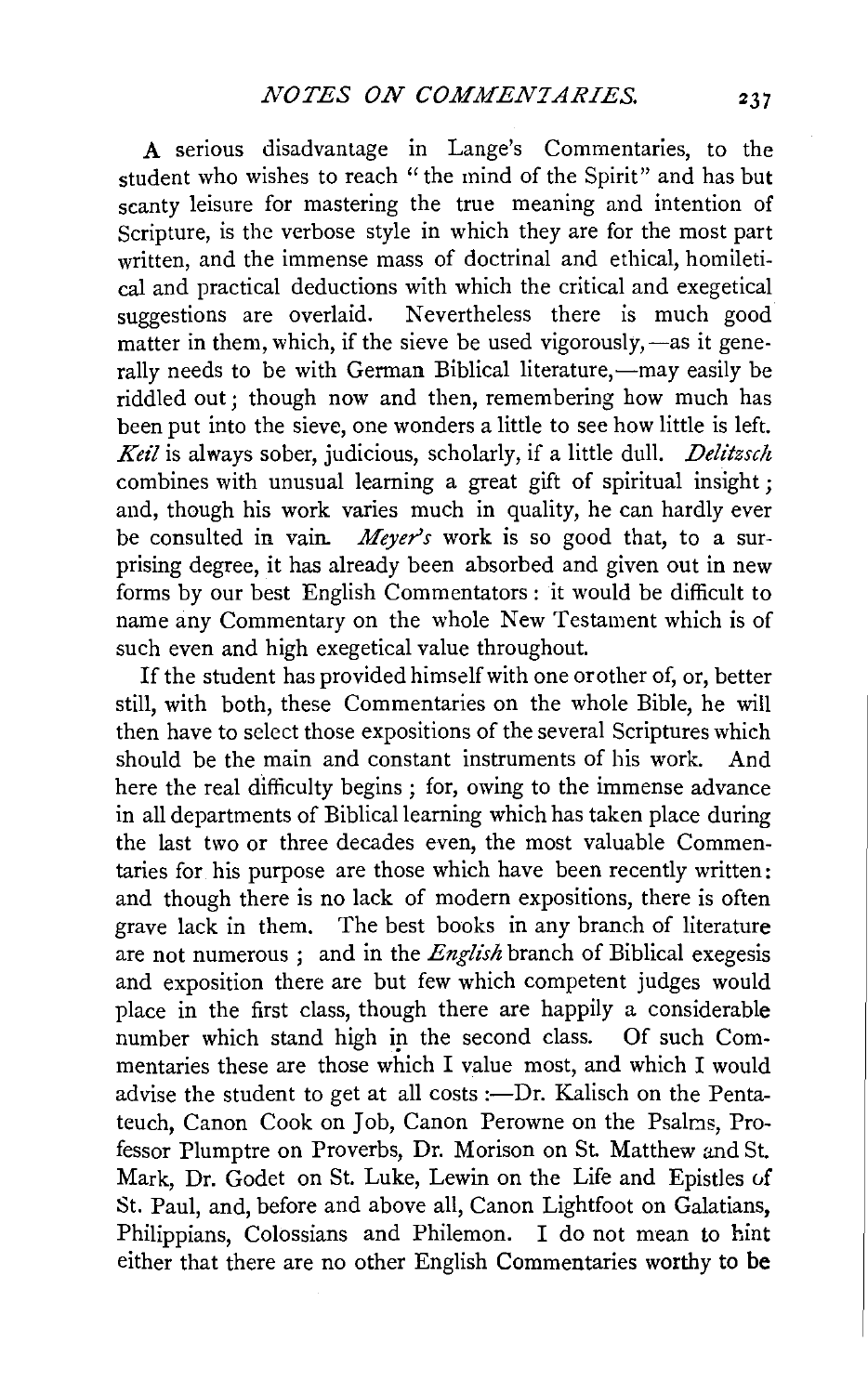ranked with these, or that these are all of the same order of merit; all I mean is, that, while I could find a substitute for most other English Commentaries which would serve my turn almost equally well. I should be puzzled to find substitutes for any one of these, and therefore would never willingly be without them.

On the *Pentateuch* no English book that I know is of equal value to the student with the work of Dr. Kalisch.<sup> $\tau$ </sup> It is published in two forms : one, designed for purely English readers; the other, for students acquainted with Hebrew. Written in slightly ornate English, with a somewhat too obvious strain after eloquence, it is learned, scientific, sceptical. But despite its scepticism, and the Jewish anti-Christian tone which one detects in it now and then, no sincere and devout student of the Bible should be without it In his exposition Dr. Kalisch shirks no difficulty; while the Introductions, and the dissertations on points of grave moment, are singularly able and elaborate. As yet it extends only to the end of Leviticus; but Numbers and Deuteronomy are shortly to appear.

On *Genesis* both Keil and Lange may be consulted with advantage; as may also, for Introduction, &c., two papers by the Dean of Canterbury, which appeared in the "Bible Educator," and which deal with the " documentary hypothesis" in the most admirably brief and convincing manner; so, too, may the Introduction and Exposition contributed by the Bishop of Winchester to the "Speaker's Commentary."

And as I here for the first time mention the "Speaker's Commentary,"<sup>2</sup>—I could not include it among Commentaries on the whole Bible, by various hands, both because too little of it has yet been given to the public, and even that part of it already published has too recently come into my use,-it may be permitted me to say that, in my judgment, the Critics have done but scant justice to this important work. No doubt it is marked by many of the defects they have pointed out,—defects common to all joint-work and to every attempt to comment on the whole Bible. But every book, it is admitted, should be judged by its avowed purpose and aims. And a Commentary designed for the instruction of "men of ordinary culture" must of necessity omit much that men of more than ordinary culture would find instruc-

<sup>&</sup>lt;sup>1</sup> "Historical and Critical Commentary on the Old Testament, with a New Translation." By M. M. Kalisch, Phil. Doc., M.A. London: Longmans.

<sup>&</sup>lt;sup>2</sup> "The Holy Bible, with an Explanatory and Critical Commentary, and a Revision of the Authorized Translation." By Bishops and other Clergy of the Anglican Church. Edited by Canon Cook. London: John Murray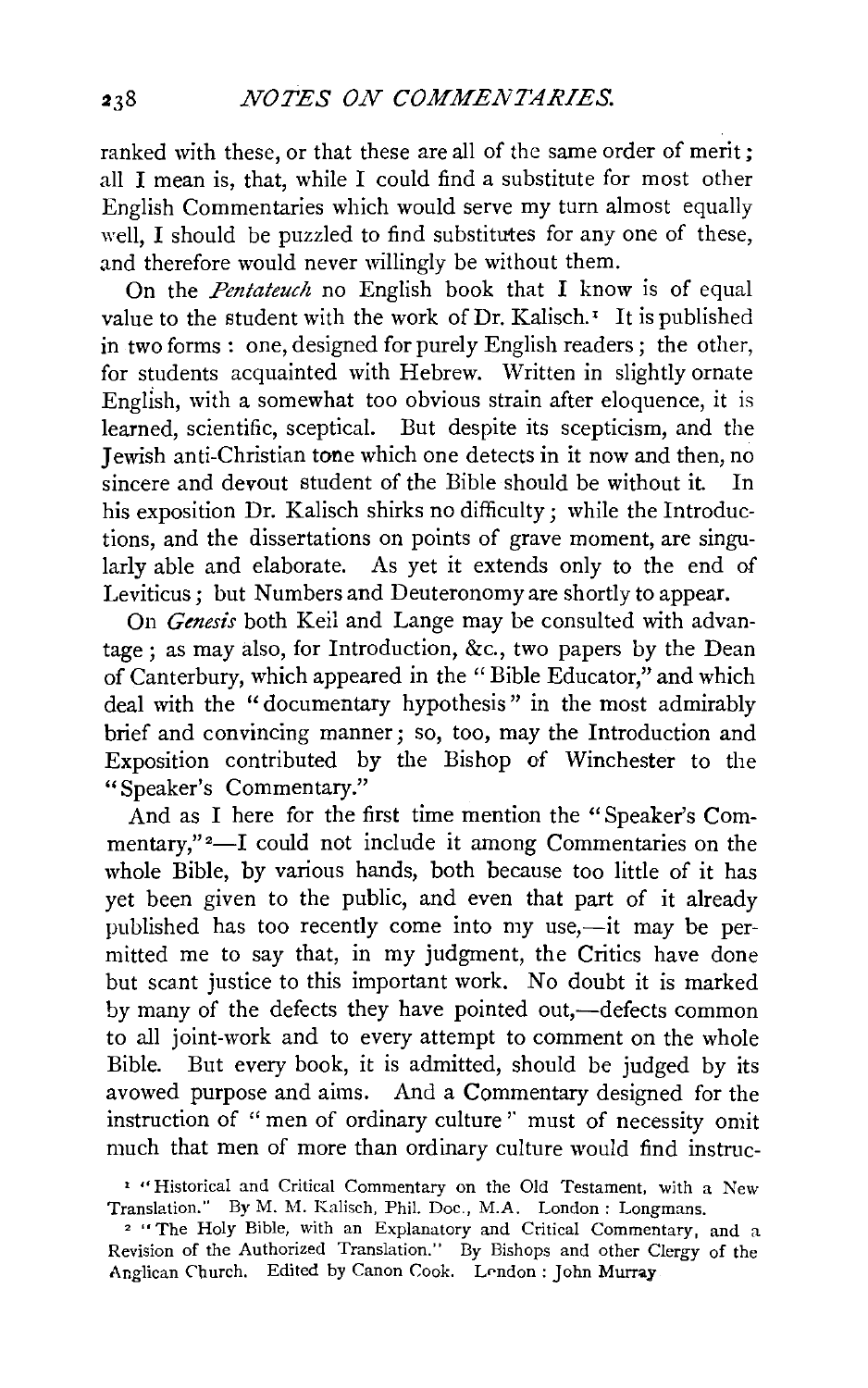tive. A Commentary intended for the average English reader must, also of necessity, be brief and compressed, and leave but little scope for the discussion of disputed and critical points. And a Commentary written "by bishops and other clergy of the Anglican Church," for the instruction of the members of that Church, is surely not to be blamed because it is conceived and written throughout from the orthodox point of view. I have found this work, I confess, not only what it professed to be, but, its design and method considered, much better than I thought it could be. Like all books which embrace the whole series of the Sacred Scriptures and are written by men of various gifts and different calibre, it varies greatly in value, the Commentators on most of the historical books of the Old Testament shewing to little advantage, for example; but, none the less, "men of ordinary culture" may certainly learn much from its weakest parts; while some parts-as, for instance, Canon Cook on Job, Professor Plumptre on Proverbs, and Dr. Payne Smith on Jeremiah are among the happiest specimens of popular exposition I have met. Indeed, all the learned Editor's work is so good that, had this adventure done nothing more than make his power as a Commentator generally known, it would have been worth the pains it has cost.

On *Exodus* I would recommend the student to study Kalisch first; then, for Chaps. i.-xix., Canon Cook (in the "Speaker's Commentary") ; then Keil and Lange.

On *Leviticus* I know of nothing accessible to the English student of the first quality except Kalisch, which always needs to be read with care and watchfulness; on *Numbers, Deuteronomy*, and *Joshua*, nothing at all : these are among the instances in which one has to fall back on the Commentaries that cover the whole Bible. But on *Fudges* there is a very fresh and lively, vet learned and sympathetic, exposition in Lange's "Bible-work," by Professor Steenstra. Of *Ruth* an exposition has appeared in the pages of this Magazine.

Of good English Commentaries on the *historical* Books of the Old Testament, indeed-on the Books of *Samuel, Kings, Chronicles*, *Ezra, Nehemiah,* and *Esther,* no less than on *'Joshua* and *'Judges*  -it must be sorrowfully confessed that we are strangely destitute. It would be but natural to expect that these ancient historic documents, unparalleled in the literature of any other nation, appealing so directly to the popular imagination and heart, and